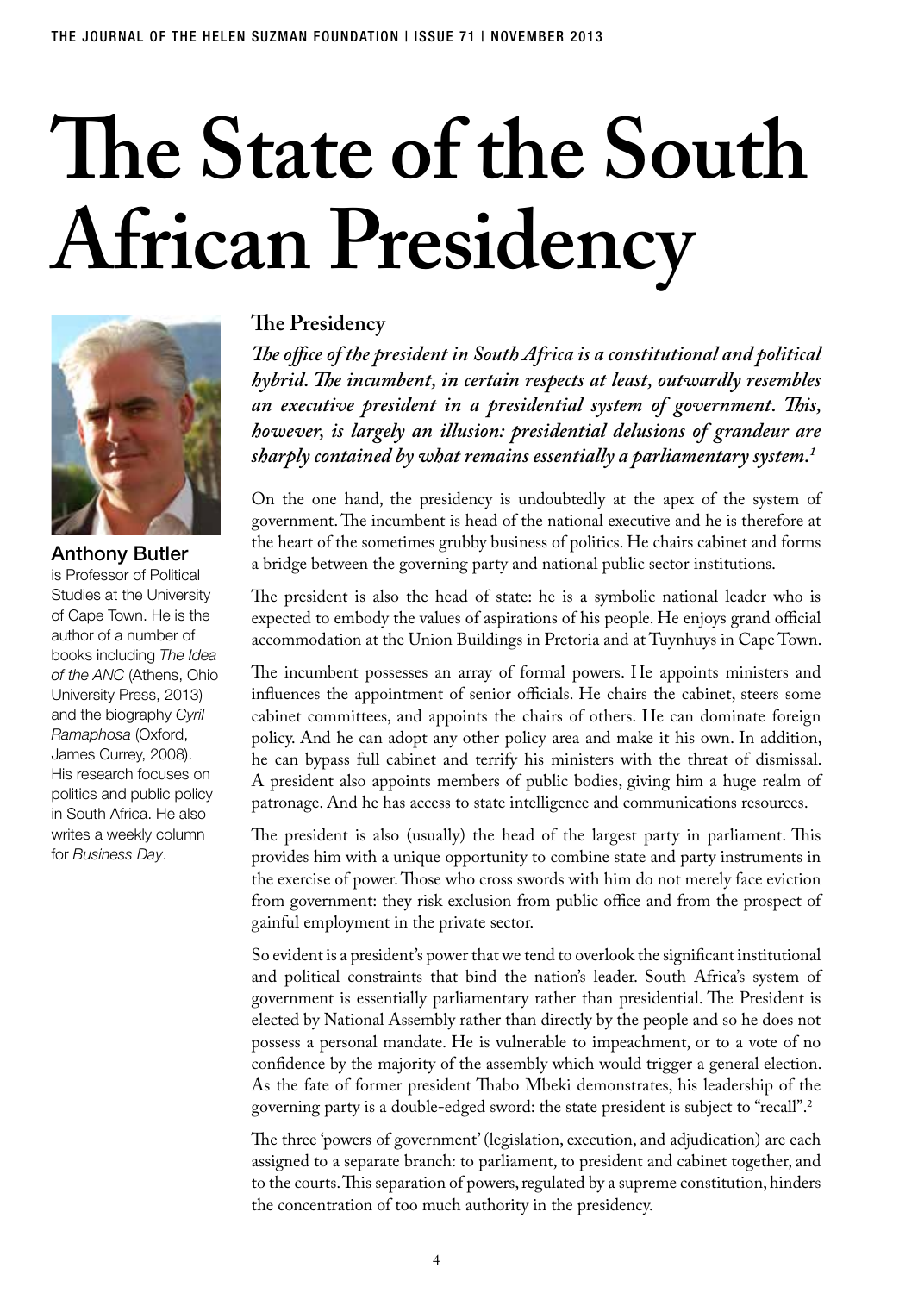

professional staff) are not sufficient to trump those of the public service. Presidents lack the time, knowledge, and resources required to dominate government to the extent permitted by the office. They must rely on the willing compliance of officials and ministers.

*The presidency can quickly become the loneliest job in politics.*

Ministers, meanwhile, possess high level political skills of their own, and they typically nurture both personal ambitions and grievances against a president and his confidants. Powerful institutions with greater capabilities – including the Treasury – share the space at the top of the executive. In addition, he is never politically invulnerable, and he must balance cabinet by faction, region, ethnicity, race and gender, while respecting powerful colleagues with major constituencies.

Above all, however, it is events themselves – the unending stream of exhausting challenges that confront a president day in day out – that deplete the political resources of any incumbent who tries to dominate the system of government. The presidency can quickly become the loneliest job in politics.

Within the broad opportunities and constraints that define the state presidency, any particular incumbent can enhance or deplete his authority. Here we will consider five important factors behind the growth of presidential power in recent years and explore how Jacob Zuma has exploited the opportunities that have been available to him.

### **The growing power of leaders**

Over the past two decades, presidents, premiers, and prime ministers around the world have accumulated larger budgets, bigger personal offices, and more powerful policy making and communications staffs. This is part of a longer range historical trend.3 The executive is the dominant branch of government almost everywhere in the modern world4 and its power has relentlessly grown.

The technical complexity of economic and public policy excludes legislators and citizens from effective power. Corporatist relations that link the executive branch to business and labour, and the emergence of welfare states, have further contributed to this trend. The role of national leaders as brokers between big business and public authorities has further enhanced the power of those at the summit of the executive.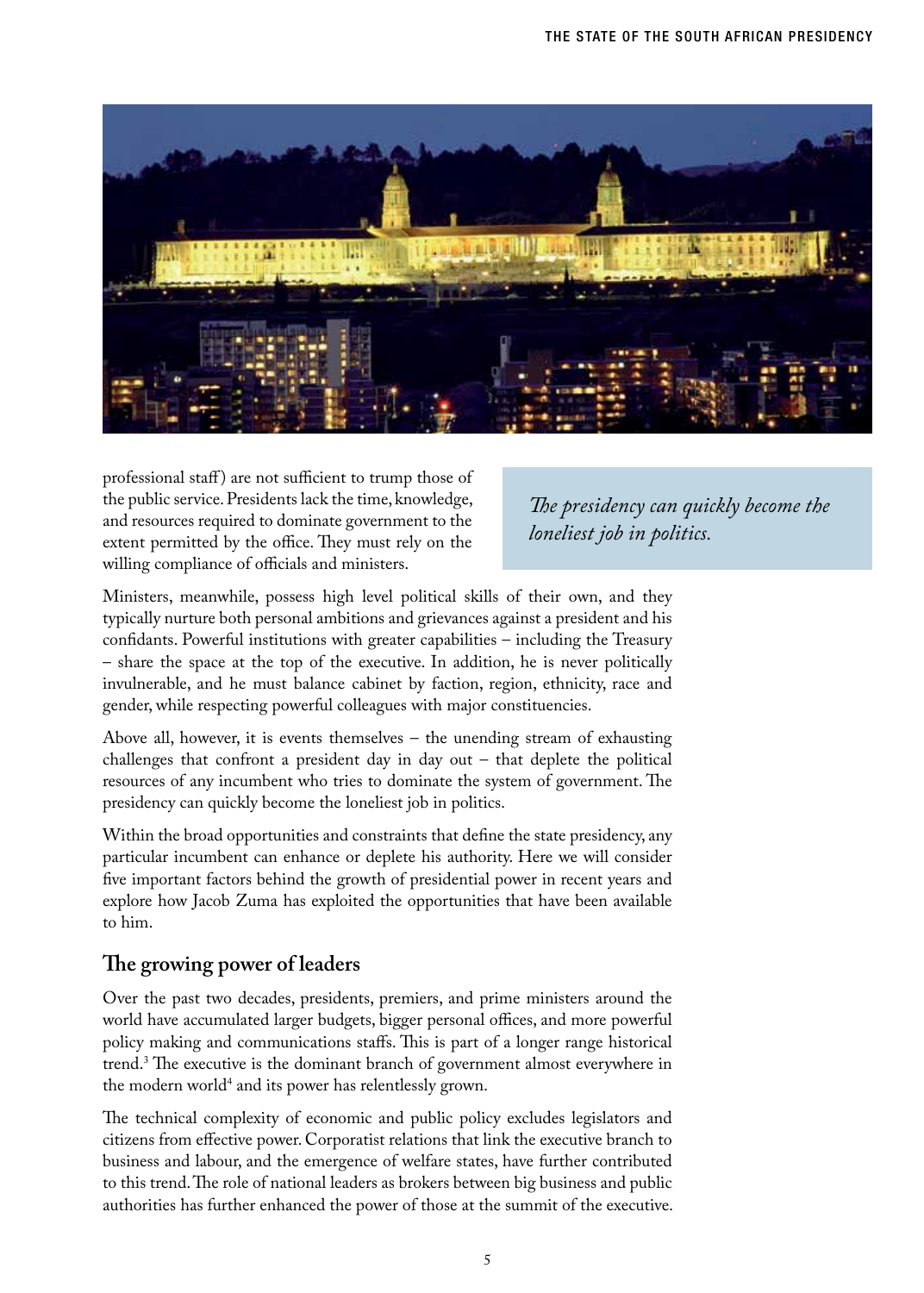Foreign and defence policy have also played a major role in expanding the influence of national leaders and those who surround them. The executive branch negotiates and signs international agreements. In recent years, the South African presidency has taken up numerous mediation responsibilities in conflict areas, expanded its engagements in the region, developed new partnerships such as  $\text{BRICS}^3$  and  $\text{IBSA}^6,$ and taken up significant positions in the Group of 20 and the United Nations Security Council.

In countries such as South Africa, the role of party-to-party relationships in international diplomatic and commercial affairs increases the brokering power of a head of the executive when he is also head of the governing party. Under Jacob Zuma, stronger relationships with China and the Russian Federation, for example, have sharply increased the personal power of the state president.

#### **The Cabinet Office**

The "coordination" and "integration" functions performed by the head of the executive branch have also encouraged greater presidential assertion. In South Africa, as a result of reforms introduced at the start of Thabo Mbeki's presidency,' the executive branch is organised around an integrated cabinet system; and the cabinet system is managed by the state presidency.

*The high turnover and uneven quality of DGs is for this reason one of the major challenges confronting the national government.*

This power goes beyond the President hiring and firing of cabinet ministers (where Zuma has been more ruthless than his predecessors) and his chairing of full cabinet meetings. It is, after all, in the cabinet committee system that much real power lies. A cabinet system is designed to manage government business by ensuring that all relevant actors are included in decision-making. The departments in a 'cluster' need

to plan their activities together mindful of the impacts one department may have on others. Clusters include Justice, Crime Prevention and Security; Economic Sectors and Employment; Social Protection; Community and Human Development; and International Cooperation, Trade and Security.

The committee system therefore relieves pressure on cabinet itself by defining points of disagreement and excluding irrelevant actors. Only if disputes are intractable, or a policy is highly significant politically or in terms of resource implications, is a dispute likely to make its way to Cabinet. This procedure gives recognition to the fact the full Cabinet is not a good decision-making body, being overloaded, unwieldy, and comprised of non-specialists.

The Cabinet Office which provides administrative support to Cabinet is located in the presidency. Its officials conceive of it as a neutral machinery rather than as the servant of particular ministers. At its centre is the Forum of Directors General (Fosad) whose monthly management committee meetings are one engine room of government. DGs often do not overburden ministers with complex issues; most potential conflicts and synergies are identified by officials without the involvement of their political principals. The high turnover and uneven quality of DGs is for this reason one of the major challenges confronting the national government.

The FOSAD secretariat is presided over by the DG in The Presidency, currently Dr Cassius Lubisi. This position was held in the late Mandela and Mbeki administrations by Frank Chikane who has recently explained some of the troubles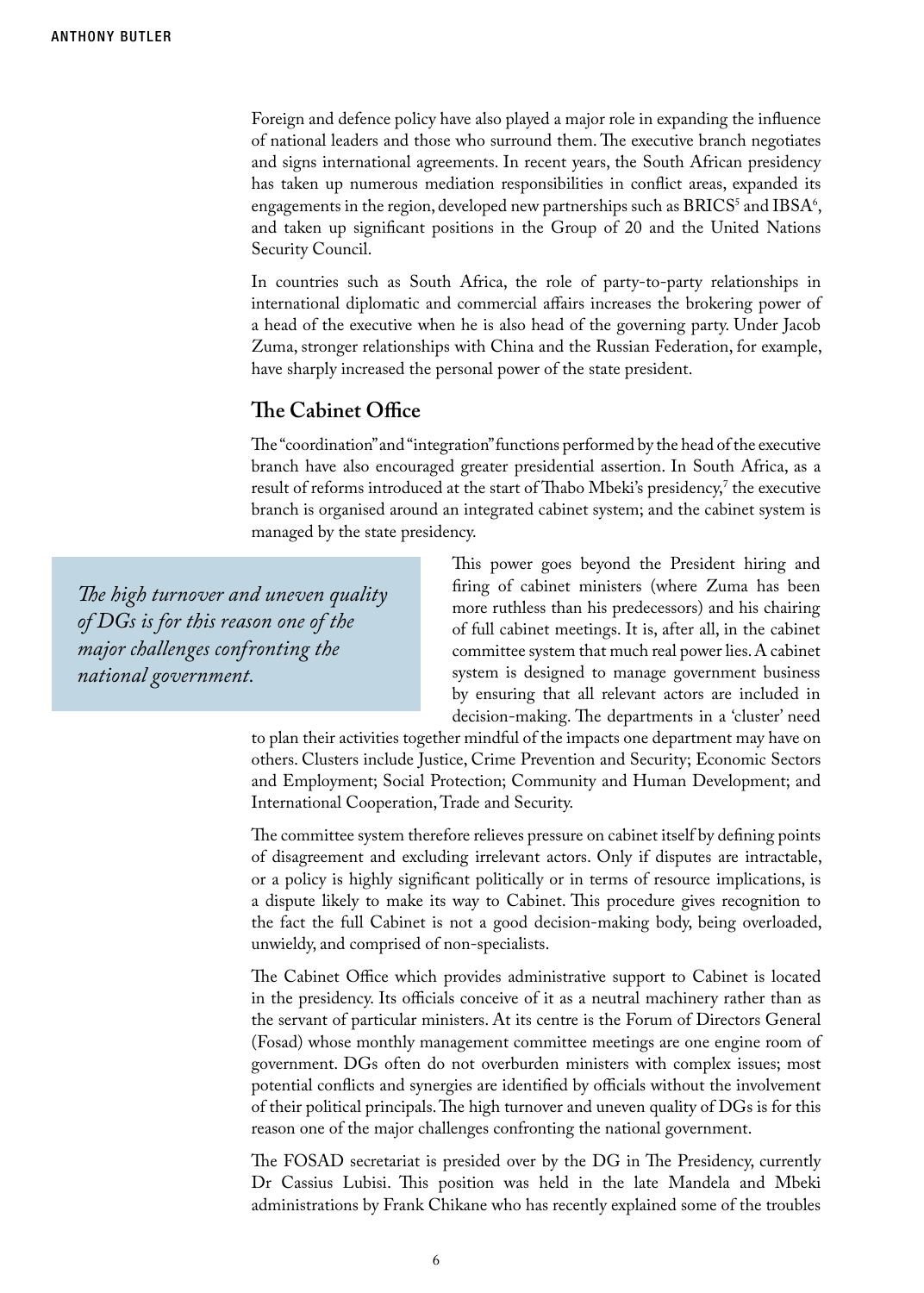the office endures.8 Lubisi is a career civil servant brought to Pretoria from the provincial government in KwaZulu-Natal and his role, although inherently political, has been confined to the administration of government business. The location of the cabinet office within the presidency confers informal powers upon the president. When conflicts over resources or departmental turf do occur, the president's people are on hand to act as moderators and enforcers.

## **Planning and Evaluating**

Since 1999, the Presidency has convened various policy co-ordination bodies. Under Mbeki, the central institution was the Policy Coordination and Advisory Services (PCAS) unit under Joel Netshitenzhe. PCAS looked both forward and back. Looking forwards, it

*The National Development Plan (NDP) has recently become a lightning rod for those disenchanted with Zuma's government.*

engaged in scenario planning, vetted policy proposals, and tried to encourage their mutual compatibility. Looking backwards, it engaged in episodic monitoring of the implementation of policy within clusters, with a special concentration on hard and "transversal" issues that cut across departments and tiers of governments.9

PCAS has recently been replaced by two new institutions that perform the same basic functions but on a more ambitious level. The Minister of the National Planning Commission (NPC), Trevor Manuel, and the Minister of Performance, Monitoring and Evaluation, Collins Chabane, are the political principals for these activities.

The National Development Plan (NDP) has recently become a lightning rod for those disenchanted with Zuma's government.10 The NPC seems likely to adopt an advisory role, and a new institution will be set up within the presidency to implement the plan's less politically sensitive recommendations. After backing the NDP at Mangaung, however, Zuma has failed to take action against those within his own cabinet who have undermined it.

The Department of Performance Monitoring and Evaluation (DPME), established in 2010, incorporates old PCAS functions such as the evaluation of government's priorities, the development of performance indicators, and the assessment of the quality of management practices across the public service. It has also inherited efforts to build a government-wide monitoring and information system. As with many other states, the South African public service is plagued by "state-istics": data that are collected to generate a favourable image of public servants rather than to reflect the true state of affairs in the country.

Some commentators have speculated that the NPC and the DPME are unwieldy and in some respects perform less well than their PCAS predecessor.<sup>11</sup> This judgement is probably premature: both departments operate with long time horizons and they are designed to institutionalise good practices across the public service as a whole. It is likely, however, that President Zuma has less immediate access than Mbeki to a "kitchen cabinet" of official advisors who can combine strong political instincts with a secure grasp of public policy.

## **Important Cross Cutting Institutions**

The presidency is the home for institutions that are inherently "cross cutting" and therefore possess no natural lead department (although some cross-cutting issues have now been transferred to a stand-alone Ministry of Women, Children and People with Disabilities).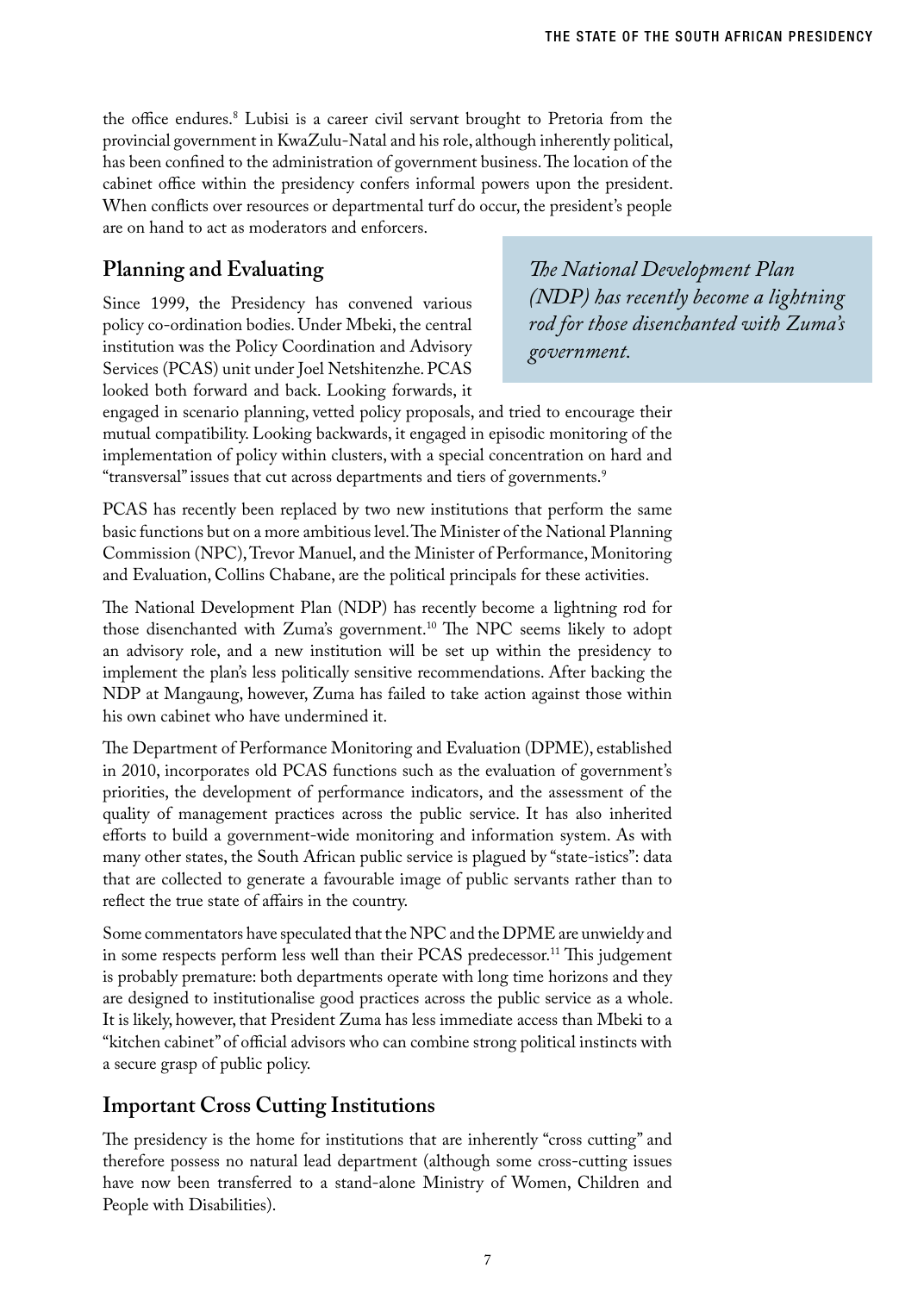The country's response to HIV/AIDS is coordinated by the South African National Aids Council, which is hosted by the presidency. A temporary Job Creation Commission, chaired by deputy president Kgalema Motlanthe, has tried to coordinate employment protection responses following the post-2007 economic downturn. A presidential review of state-owned enterprises has recently (and rather inconclusively) reported.

*The president is entitled to set up Presidential commissions of enquiry – ad hoc investigations initiated by the head of state. An inquiry can help a president to evade responsibility for a tough decision.*

In 2011, Zuma set up a Presidential Infrastructure Coordinating Commission (PICC). Its goal is to accelerate government's ambitious infrastructure programme using the resources and political capital of the presidency. It is chaired by the President himself, and its members include the Deputy President, economy cluster ministers, premiers, and the mayors of metropolitan municipalities. At its heart are 18 Strategic Integrate Projects (SIPs), including the development of the mineral belt in Limpopo and Mpumalanga, a logistics corridor linking KwaZulu-

Natal, Free State and Gauteng, and the Saldanha Northern Cape development corridor.

More controversially, and also since 2011, a National Nuclear Energy Executive Coordination Committee (NNEECC) oversees government's proposed six-plant nuclear reactor procurement programme (itself first announced in August 2006). Zuma also chairs this body. The Fukushima disaster has transformed nuclear risk appraisal, the fiscus can no longer easily absorb the expected R400bn to R1-trillion bill, and the ongoing Medupi saga has thrown into question the country's readiness for an engineering project of this scale and complexity. Specialists from the NPC have questioned the need for such an investment. The role of the presidency in this case seems to be to provide a screen that hampers public accountability.

#### **Presidential commissions of enquiry**

The president is entitled to set up Presidential commissions of enquiry – ad hoc investigations initiated by the head of state. An inquiry can help a president to evade responsibility for a tough decision. It can also, like the Farlam Enquiry into Marikana, protect a government from popular outrage and dissipate blame for tragic events. We ordinarily ascribe responsibility for a crime or disaster by imagining a chain of causes and effects that led to it.12 We search for those informed and voluntary actions without which the event in question would not have occurred. What citizens want to know about Marikana is, broadly speaking, who took the free, informed, and voluntary decisions that led to the massacre. A commission of inquiry, however, is designed to bring general background conditions to the fore and so to turn a hunt for culpable actors into a general sociological investigation. It is therefore primarily an instrument of political "spin" in the hands of the President. The Seriti Commission of Inquiry into Allegations of Fraud, Corruption, Impropriety or Irregularity in the Strategic Defence Procurement Packages likewise seems designed to divert public attention to relatively trivial matters or to transfer blame to the president's political enemies.